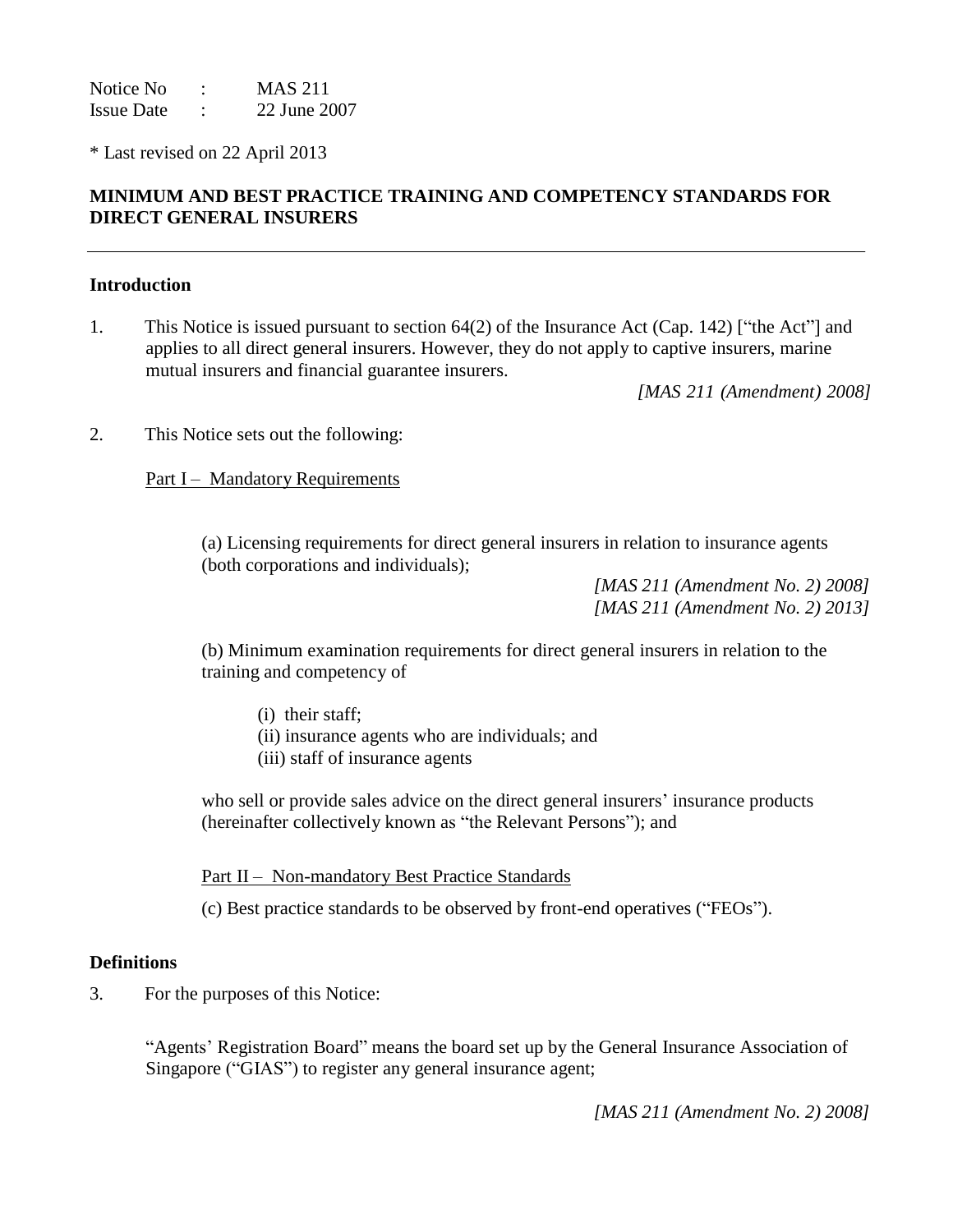"CGI qualification" means:-

(a) in relation to Relevant Persons who sell or provide sales advice on personal general insurance, qualification in the Basic Concepts and Principles of General Insurance (BCP) and the Personal General Insurance (PGI) modules of the Certification in General Insurance<sup>1</sup>;

(b) in relation to Relevant Persons who sell or provide sales advice on commercial general insurance, qualification in the Basic Concepts and Principles of General Insurance (BCP) and the Commercial General Insurance (ComGI) modules of the Certification in General Insurance;

"corporate insurance agent" means an insurance agent which is a corporation or company, and includes sole proprietorships and partnerships;

*[MAS 211 (Amendment No. 2) 2008]*

"corporation" has the same meaning as in section 4 of the Companies Act (Cap. 50);

"direct general insurer" means an insurer licensed under section 8 of the Act to carry on direct general insurance business but excludes any captive insurer, marine mutual insurer and financial guarantee insurer;

> *[MAS 211 (Amendment) 2008] [MAS 211 (Amendment No. 2) 2013]*

"financial guarantee insurer" has the same meaning as in regulation 2 of the Insurance (Financial Guarantee Insurance) Regulations;

"front-end operatives" refers to staff of a direct general insurer engaged in any or all of the following activities:

- (a) sales of insurance products;
- (b) provision of insurance advisory services;
- (c) handling of claims;

"marine mutual insurer" has the same meaning as in regulation 2 of the Insurance (General Provisions and Exemptions for Marine Mutual Insurers) Regulations 2007.

*[MAS 211 (Amendment) 2008]*

(BCP);

<sup>&</sup>lt;sup>1</sup>The Certificate in General Insurance consists of 3 modules as follows: (a) Basic Concepts and Principles of General Insurance

<sup>(</sup>b) Personal General Insurance (PGI); and

<sup>(</sup>c) Commercial General Insurance (ComGI).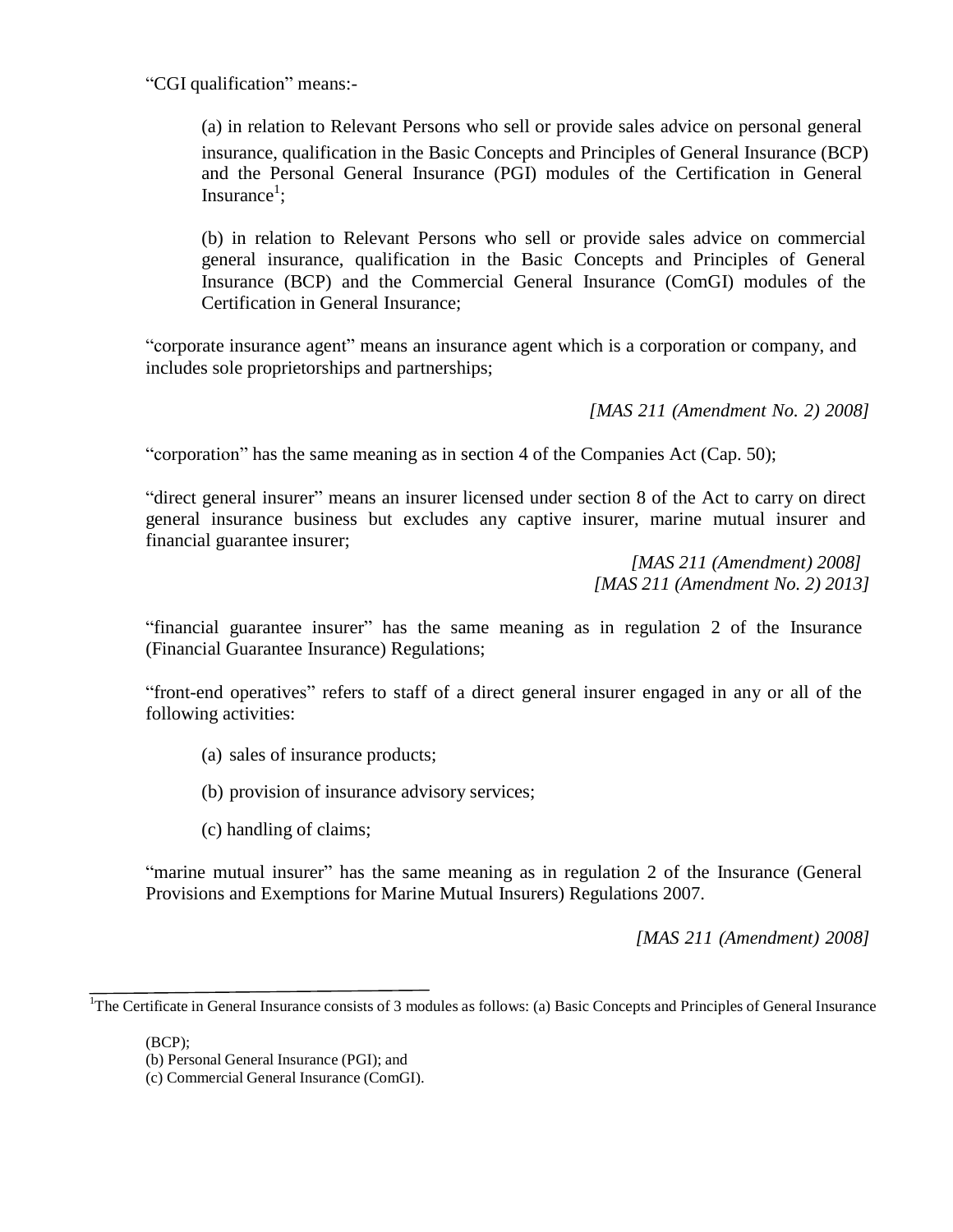"Trade Specific Agent" means an insurance agent (and, for the avoidance of doubt, in the case of a corporate insurance agent, includes the staff of that corporate insurance agent) for a direct general insurer, who does not carry on the business as an insurance agent in Singapore as his core business and who is registered with the Agent's Registration Board."

*[MAS 211 (Amendment No. 2) 2013]*

3A. The expressions used in this Notice shall, except where defined in this Notice or where the context otherwise requires, have the same meanings as in the Insurance Act.

*[MAS 211 (Amendment No. 2) 2008]*

### **Part I – Mandatory Requirements**

4. This Part sets out requirements which are mandatory. A failure to comply with a mandatory requirement is punishable under section 55(2) of the Act.

4A. A direct general insurer shall only enter into a contract of insurance arranged by:

(a) an insurance agent who is an individual; or

(b) any staff of a corporate insurance agent selling or providing sales advice on the direct general insurer's products,

if such agent or staff, as the case may be, is registered with the Agents' Registration Board, and

- (i) has obtained the CGI qualification;
- (ii) was not required to obtain the CGI qualification when it was first introduced in 1990; or
- (iii) has acceptable qualifications in lieu of the CGI qualification.

The list of acceptable qualifications is set out at Annex 1.

4B. For the purposes of paragraph 4A, an insurance agent which is:

(i) a bank licensed under the Banking Act (Cap. 19);

- (ii) a finance company licensed under the Finance Companies Act (Cap. 108);
- (iii) a merchant bank approved as a financial institution under section 28 of the Monetary Authority of Singapore Act (Cap. 186);
- (iv) an insurer licensed under the Insurance Act (Cap. 142) and is approved by the Authority to underwrite life insurance business in Singapore; and
- (v) an insurance broker registered under section 35X of the Insurance Act (Cap. 142)

need not register with the Agents' Registration Board.

*[MAS 211 (Amendment No. 2) 2013]*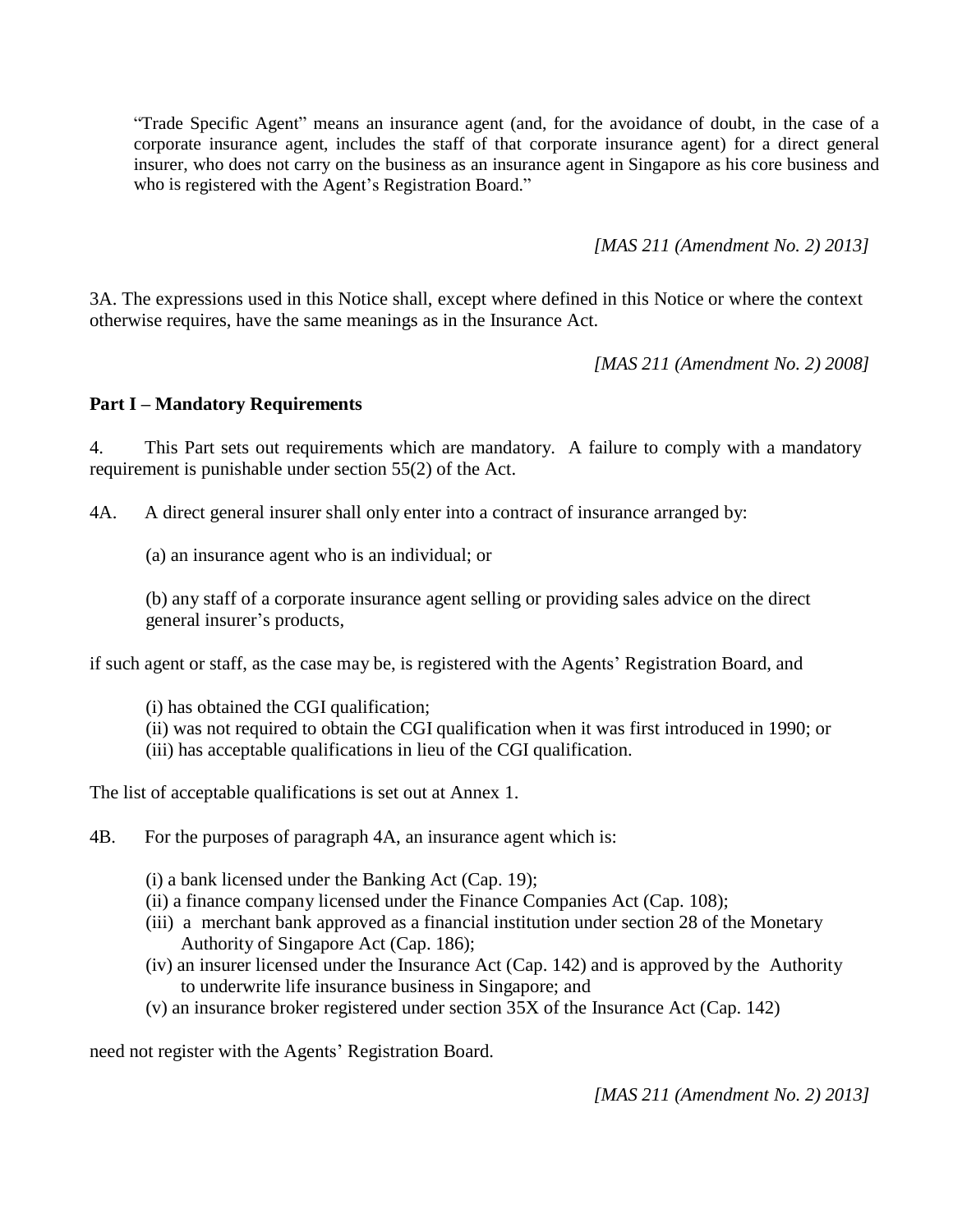4C. A direct general insurer shall ensure that any staff of any agent set out in paragraph 4B above who sells or provides sales advice on the direct general insurer's products shall be adequately trained.

*[MAS 211 (Amendment No. 2) 2008]*

5. A direct general insurer shall ensure that all its FEOs possess the CGI qualification before they are allowed to provide sales advice on or sell general insurance products or handle claims unless:

(a) such staff are aged 45 years and above as at 1 June 2002. However, this group of staff must have attended all tutorials for the relevant CGI modules by 31 December 2002; or

(b) such staff have acceptable qualifications in lieu of the CGI qualification. The list of qualifications is at Annex 1.

# **Part II – Non-mandatory Best Practice Standards in Training and Competency**

6. This Part sets out the non-mandatory best practice standards in training and competency which are developed by the GIAS to raise the standards of service to customers. A copy of the standards is available on the GIAS website at [http://www.gia.org.sg.](http://www.gia.org.sg/) While these standards are not mandatory, the Authority expects all insurers to have regard to them so as to foster professional standards and enhance confidence in the insurance industry. As such, a direct general insurer is expected to prepare and implement training and competency plans and maintain training and competency records for each FEO. A direct general insurer should ensure that its FEOs comply with the minimum number of hours stipulated for continuous professional development ("CPD").

*[MAS 211 (Amendment No. 2) 2008]*

# **Commencement and cancellation**

7. This Notice shall take immediate effect. MAS Notice 211 dated 31 March 2006 is cancelled.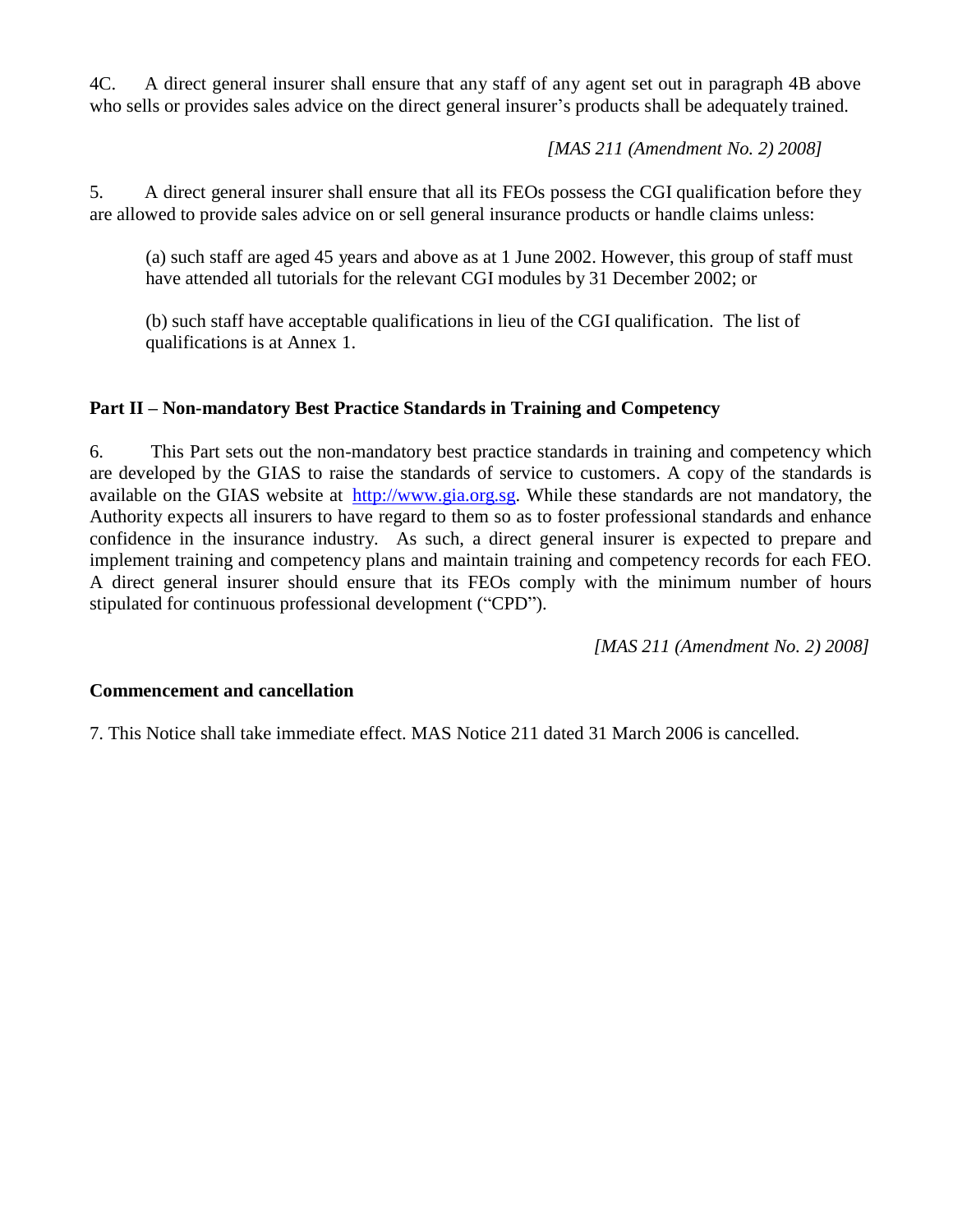# **Persons possessing the following professional qualifications are not required to obtain the CGI qualification**

| <b>Qualifications</b>                                 | <b>Offered by Academic Institutions</b>     |
|-------------------------------------------------------|---------------------------------------------|
| <b>BSc Investment, Finance and Risk</b>               | City University, UK                         |
| MSc Insurance and Risk Management                     | City University, UK                         |
| <b>Business Diploma (Insurance)</b>                   | George Brown College of Applied Arts &      |
|                                                       | Technology, Canada                          |
| <b>BBA</b> (Risk Management and Insurance)            | Georgia State University, US                |
| MBA (Risk Management and Insurance)                   | Georgia State University, US                |
| MSc (Risk Management and Insurance)                   | Georgia State University, US                |
| PhD in Risk Management and Insurance                  | Georgia State University, US                |
| MBA (Actuarial Science) -must have chosen AS 8520     | Georgia State University, US                |
| Principles of Property and Casualty Ratemaking as one |                                             |
| of the electives                                      |                                             |
| Master of Actuarial Science -must have chosen the     | Georgia State University, US                |
| "Electives Outside the Major" from the risk           |                                             |
| management and insurance courses                      |                                             |
| Diploma in Insurance                                  | Glasgow Caledonian University, UK           |
| <b>BA</b> Risk Management                             | Glasgow Caledonian University, UK           |
| Diploma in Banking and Insurance Management           | Nanyang Polytechnic, Singapore              |
| Diploma in Banking and Financial Management -must     | Nanyang Polytechnic, Singapore              |
| have opted for the insurance-focused electives        |                                             |
| Diploma in Risk and Insurance Management              | Nanyang Polytechnic, Singapore              |
| Bachelor of Business in 1991 [Note: Only exempted     | Nanyang Technological Institute, Singapore  |
| from Basic Insurance Concepts and Principles module]  |                                             |
| <b>Bachelor of Business (Insurance)</b>               | Nanyang Technological University, Singapore |
| Bachelor of Business (Actuarial Science)              | Nanyang Technological University, Singapore |
| <b>Bachelor of Business</b>                           | Nanyang Technological University, Singapore |
| must have chosen at least one Actuarial Science and   |                                             |
| one Insurance elective in the third year              |                                             |
| La Crosse: Finance Major – Risk and Insurance         | University of Wisconsin, US                 |
| concentration                                         |                                             |
| Bachelor of Science in Economics (Actuarial Science)  | Wharton School, University of Pennsylvania, |
| - must have chosen INSR 230 – Property and Liability  | <b>US</b>                                   |
| Insurance Company Management and Policy as an         |                                             |
| elective                                              |                                             |
| Bachelor of Science in Economics (Risk Management     | Wharton School, University of Pennsylvania, |
| and Insurance)                                        | <b>US</b>                                   |
| Master of Business Administration (Insurance and      | Wharton School, University of               |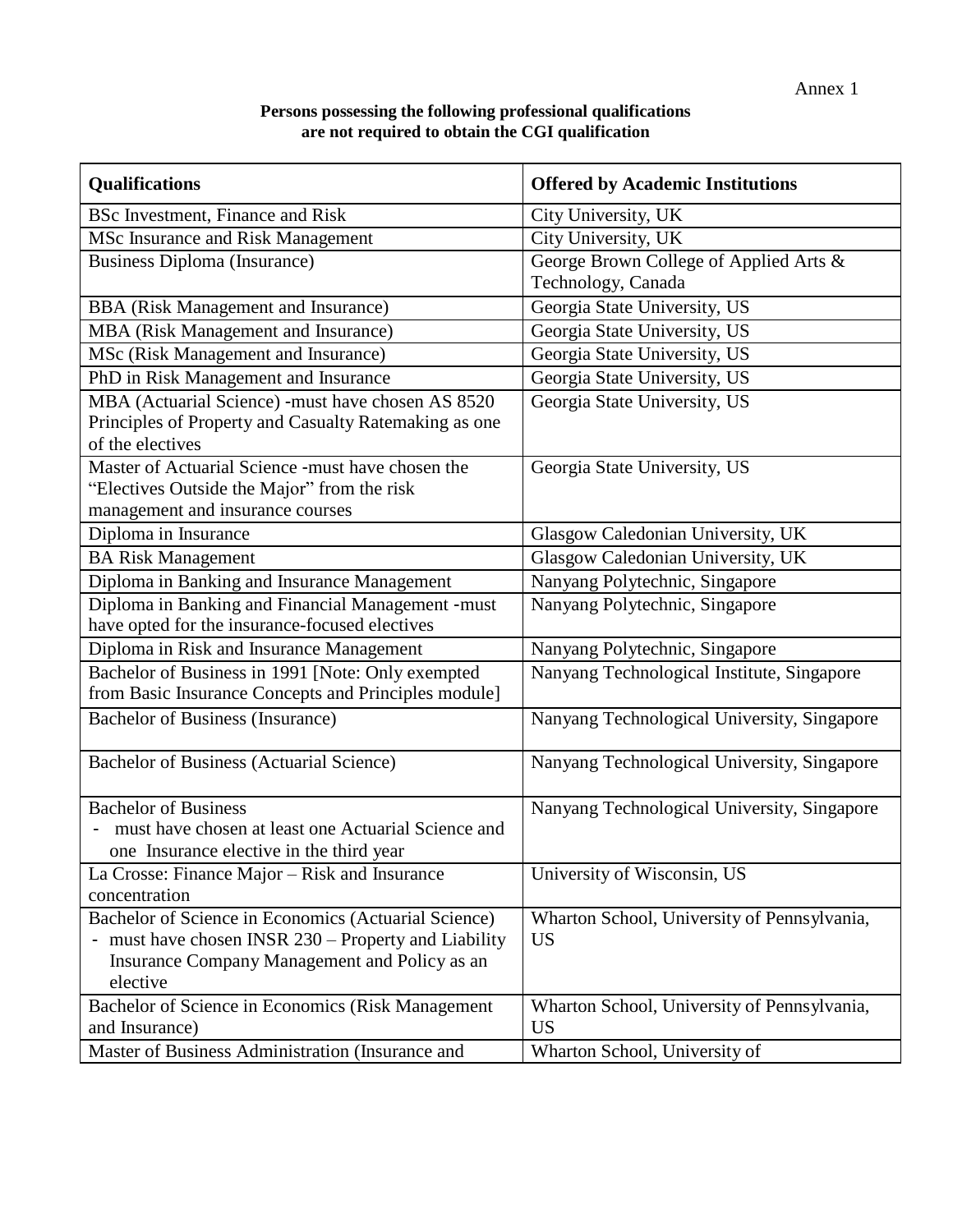| <b>Risk Management</b> )                                                                                                                                                 | Pennsylvania, US                                         |
|--------------------------------------------------------------------------------------------------------------------------------------------------------------------------|----------------------------------------------------------|
| Master of Business Administration (Actuarial Science)<br>must have chosen INSR 825 – Property and<br>Liability Insurance Company Management and<br>Policy as an elective | Wharton School, University of Pennsylvania,<br><b>US</b> |
| PhD in Insurance and Risk Management                                                                                                                                     | Wharton School, University of Pennsylvania,<br><b>US</b> |

*[MAS 211 (Amendment No. 2) 2008]*

| <b>Qualifications</b>                                               | <b>Offered by Professional Institutions</b>          |
|---------------------------------------------------------------------|------------------------------------------------------|
| Certificate IV in Financial Services (General Insurance)            | Australian and New Zealand Institute of              |
|                                                                     | <b>Insurance and Finance</b>                         |
| Diploma of Financial Services (General Insurance)                   | Australian and New Zealand Institute of              |
|                                                                     | <b>Insurance and Finance</b>                         |
| Affiliate of AII (General)                                          | Australian Insurance Institute                       |
| Diploma of AII (General)                                            | Australian Insurance Institute                       |
| AAII                                                                | Australian Insurance Institute                       |
| <b>FAII</b>                                                         | Australian Insurance Institute                       |
| Certificate III in General Insurance                                | Australian Insurance Institute                       |
| Statement of Attainment in Insurance Practice <sup>2</sup>          | Australian Insurance Institute                       |
| Certificate IV in General Insurance                                 | Australian Insurance Institute                       |
| Diploma in Business (General Insurance)                             | Australian Insurance Institute                       |
| <b>Statement of Attainment in Advanced Insurance</b>                | Australian Insurance Institute                       |
| Practice <sup>3</sup>                                               |                                                      |
| Diploma in Insurance                                                | Chartered Insurance Institute, UK                    |
| Certificate in Insurance                                            | Chartered Insurance Institute, UK                    |
| <b>ACII</b>                                                         | Chartered Insurance Institute, UK                    |
| FCII                                                                | Chartered Insurance Institute, UK                    |
| Diploma in Insurance                                                | HK Institute of Vocational Education                 |
| Higher Diploma in Insurance                                         | HK Institute of Vocational Education                 |
| Associateship of the Institute of Actuaries (AIA)/                  | Institute of Actuaries/Faculty of Actuaries, UK      |
| Associateship of the Faculty of Actuaries (AFA)                     |                                                      |
| - must have chosen subject 303 General Insurance as an              |                                                      |
| elective                                                            |                                                      |
| Fellowship of the Institute of Actuaries (FIA)/                     | Institute of Actuaries/Faculty of Actuaries, UK      |
| Fellowship of the Faculty of Actuaries (FFA)                        |                                                      |
| - must have chosen subject(s) 303 General Insurance                 |                                                      |
| and/or 403 UK Fellowship: General Insurance as an                   |                                                      |
| elective                                                            |                                                      |
| Fellowship of the Institute of the Actuaries of Australia<br>(FIAA) | Institute of the Actuaries of Australia <sup>4</sup> |
| - must have chosen Subject 3 – General Insurance                    |                                                      |

<sup>2</sup> The Statement of Attainment in Insurance Practice comprises four modules from Certificate III in General Insurance and two modules from Certificate IV in General Insurance. 3

The Statement of Attainment in Advanced Insurance Practice comprises four modules from Certificate IV in General Insurance and two modules from Diploma in Business (General Insurance).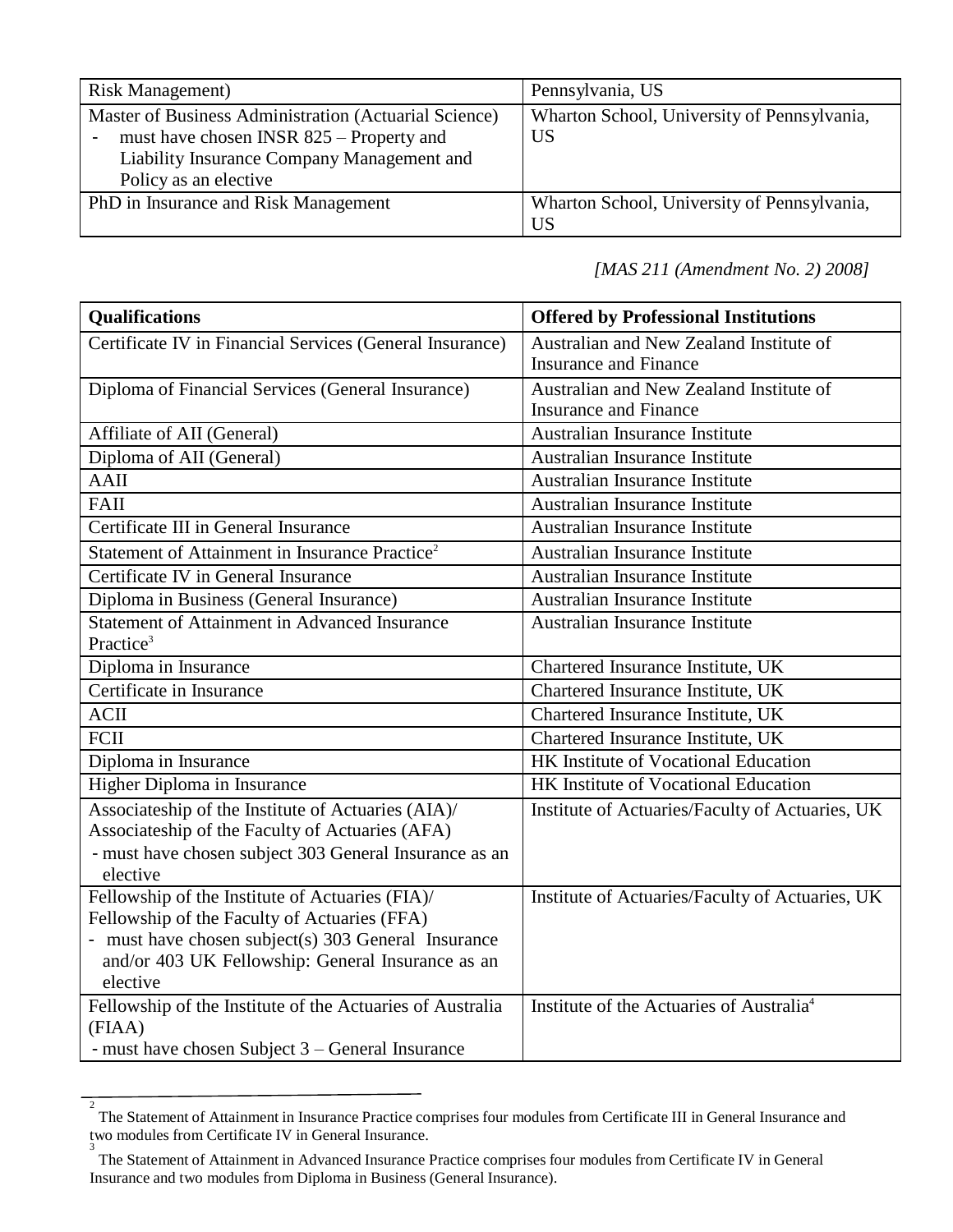| as one of the electives for Part III of the programme  |                                            |
|--------------------------------------------------------|--------------------------------------------|
| General Insurance Essentials (GIE)                     | Insurance Institute of Canada              |
| Associateship of the Insurance Institute of Canada     | <b>Insurance Institute of Canada</b>       |
| Chartered Insurance Professional (CIP)                 | Insurance Institute of Canada              |
| Fellowship Programme (FCIP)                            | Insurance Institute of Canada              |
| Licentiate Exam (Non-life)                             | Insurance Institute of India               |
| Associateship Examination                              | Insurance Institute of India               |
| <b>Fellowship Examination</b>                          | Insurance Institute of India               |
| <b>Certificate of Insurance Practice</b>               | Malaysian Insurance Institute              |
| Diploma in Insurance (General)                         | Malaysian Insurance Institute              |
| <b>AMII</b>                                            | Malaysian Insurance Institute              |
| <b>FMII</b>                                            | Malaysian Insurance Institute              |
| Certificate in Basic Course                            | Non-Life Insurance Institute of Japan      |
| Diploma in General Insurance (DGI)                     | Singapore College of Insurance             |
| Certificate in Insurance and Financial Services [Note: | Singapore College of Insurance             |
| Only for those who have completed "Basics of General   |                                            |
| Insurance" as one of the modules]                      |                                            |
| ASII                                                   | Singapore Insurance Institute              |
| Associateship of the Society of Actuaries (ASA)        | Society of Actuaries, US                   |
| Fellowship of the Society of Actuaries (FSA)           | Society of Actuaries, US                   |
| Chartered Property and Casualty Underwriter (CPCU)     | The American Institute                     |
|                                                        |                                            |
| Certificate in Ordinary Qualification for Non-Life     | The General Insurance Association of Japan |
| Insurance Agency by GIA (Japan) [Note: Only            |                                            |
| exempted from Basic Insurance Concepts and Principles  |                                            |
| module]                                                |                                            |

*[MAS 211 (Amendment No. 2) 2008] [MAS 211(Amendment) 2009]*

<sup>4</sup> Note that "Associateship of the Institute of the Actuaries of Australia (AIAA)" is not a qualification acceptable in lieu of the CGI qualifications because Parts I & II, which are required under the Associateship programme, do not have any general insurance coverage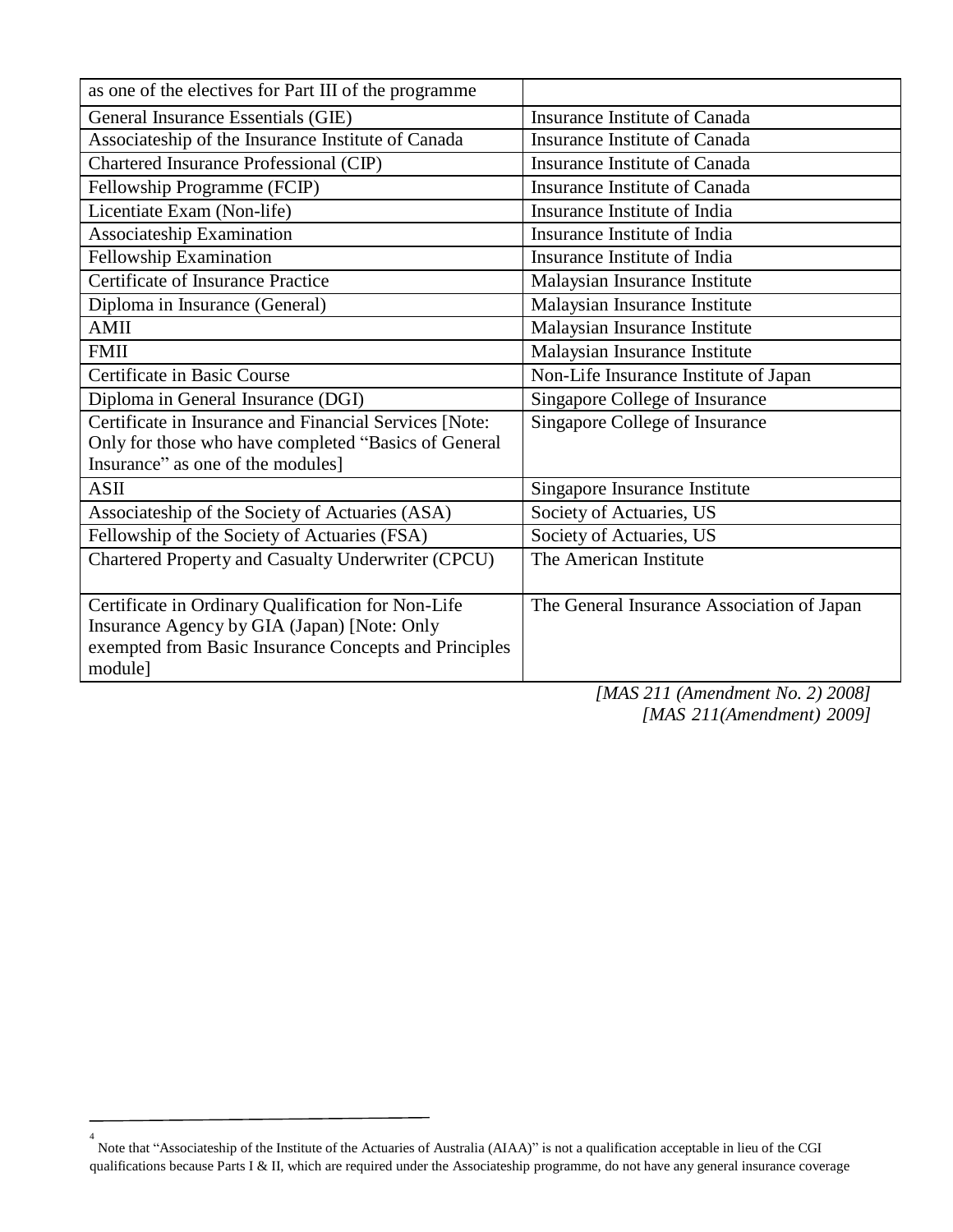| Qualifications applicable to trade specific agents only                                                                                                      | <b>Offered by Professional Institutions</b> |
|--------------------------------------------------------------------------------------------------------------------------------------------------------------|---------------------------------------------|
| Certificate of Proficiency in Travel Insurance (For a<br>Trade Specific Agent, selling travel insurance only)                                                | Singapore College of Insurance              |
| Certificate of Proficiency in Foreign Domestic Worker<br>Insurance (For a Trade Specific Agent, selling foreign<br>domestic worker insurance only)           | Singapore College of Insurance              |
| Certificate of Proficiency in Card Protection Insurance <sup>5</sup><br>(For a Trade Specific Agent, selling card protection<br>insurance only)              | Singapore College of Insurance              |
| Certificate of Proficiency in Electrical Protection<br>Insurance (For a Trade Specific Agent, selling electrical)<br>protection insurance only)              | Singapore College of Insurance              |
| Certificate of Proficiency in Foreign Worker Insurance<br>for Employment Agencies<br>(For a Trade Specific Agent, selling foreign worker)<br>insurance only) | Singapore College of Insurance              |
| Certificate in Motor Insurance for Motor Dealers<br>(For a Trade Specific Agent, selling motor insurance)<br>only)                                           | Singapore College of Insurance              |

*[MAS 211 (Amendment) 2012] [MAS 211 (Amendment No. 2) 2012] [MAS 211 (Amendment) 2013]*

<sup>&</sup>lt;sup>5</sup> Card Protection Insurance refers to insurance cover in respect of lost or stolen credit cards and other financial and nonfinancial cards and ancillary services including loss reporting and emergency expenses cover.